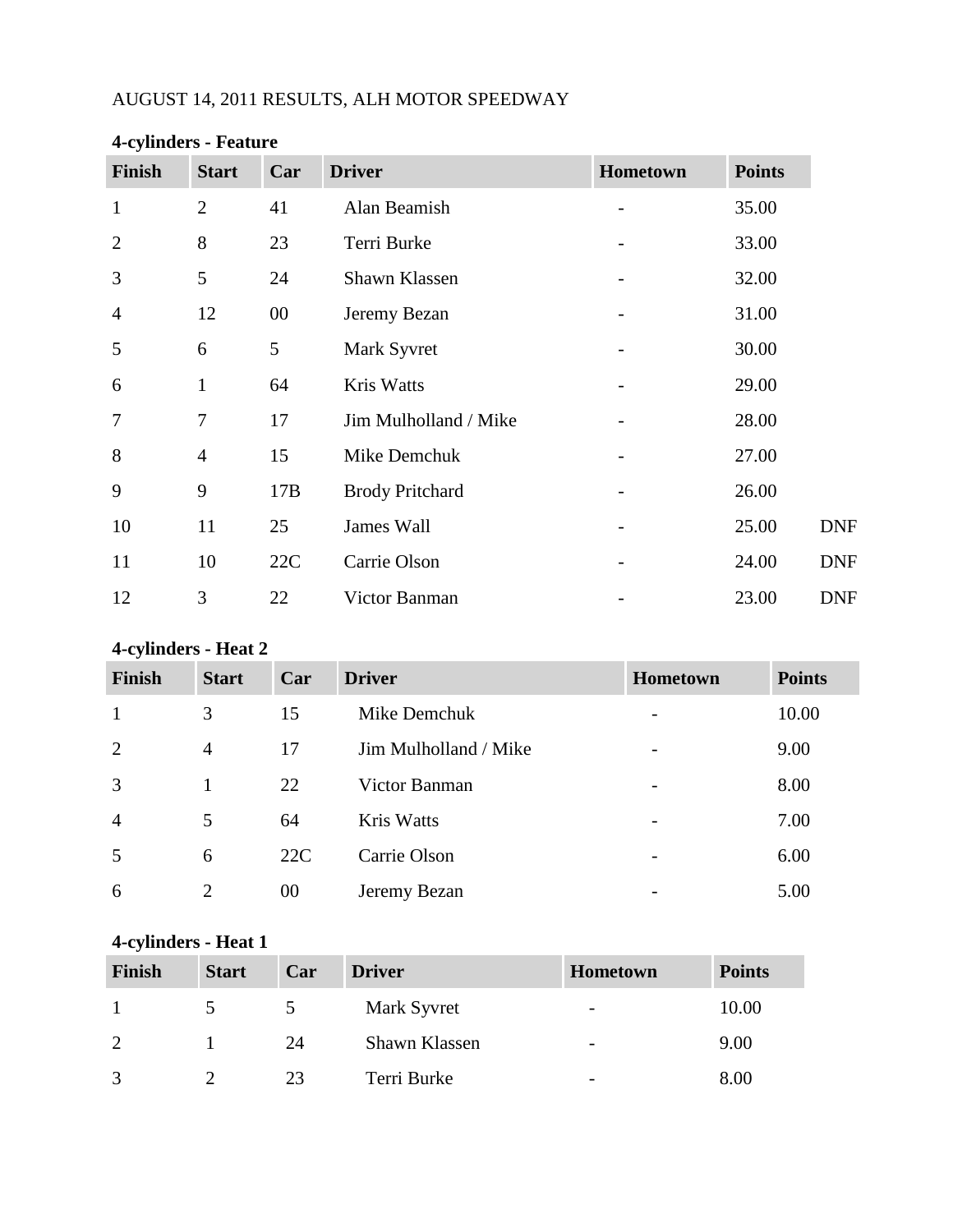| 4 | n | 41  | Alan Beamish           | $\overline{\phantom{a}}$ | 7.00 |      |
|---|---|-----|------------------------|--------------------------|------|------|
| 5 |   | 17B | <b>Brody Pritchard</b> | $\overline{\phantom{0}}$ | 6.00 |      |
| 6 |   | 25  | James Wall             | $\overline{\phantom{a}}$ | 5.00 | DNF. |

### **Modifieds - Feature**

| Finish         | <b>Start</b>   | Car            | <b>Driver</b>      | Hometown                 | <b>Points</b> |            |
|----------------|----------------|----------------|--------------------|--------------------------|---------------|------------|
| $\mathbf{1}$   | $\overline{4}$ | 20X            | Darian Boyce       |                          | 35.00         |            |
| $\overline{2}$ | 5              | 10W            | Ward Imrie         |                          | 33.00         |            |
| $\overline{3}$ | 3              | 27             | <b>Bryan Dorge</b> |                          | 32.00         |            |
| $\overline{4}$ | 6              | 7              | Danny Staff        |                          | 31.00         |            |
| 5              |                | 21X            | Cary Jonasson      |                          | 30.00         |            |
| 6              | 2              | 96             | Al Taks            | $\overline{\phantom{a}}$ | 29.00         | <b>DNF</b> |
| $\overline{7}$ | 7              | 1 <sub>J</sub> | Jeff Pritchard     |                          | 0.00          | <b>DNS</b> |

#### **Modifieds - Heat**

| <b>Finish</b>  | <b>Start</b>   | Car            | <b>Driver</b>      | Hometown                     | <b>Points</b> |            |
|----------------|----------------|----------------|--------------------|------------------------------|---------------|------------|
| 1              | $\overline{2}$ | 10W            | Ward Imrie         |                              | 10.00         |            |
| 2              | $\overline{4}$ | 20X            | Darian Boyce       | $\qquad \qquad$              | 9.00          |            |
| 3              | 7              | 27             | <b>Bryan Dorge</b> |                              | 8.00          |            |
| $\overline{4}$ | $\mathbf{1}$   | 96             | Al Taks            | $\qquad \qquad \blacksquare$ | 7.00          |            |
| 5              | 5              | 21X            | Cary Jonasson      |                              | 6.00          |            |
| 6              | 3              | 7              | Danny Staff        | $\overline{\phantom{a}}$     | 5.00          | <b>DNF</b> |
| 7              | 6              | 1 <sub>J</sub> | Jeff Pritchard     |                              | 4.00          | <b>DNF</b> |

## **Street Stock - Feature**

| <b>Finish</b>  | <b>Start</b>   | Car     | <b>Driver</b>       | <b>Hometown</b>          | <b>Points</b> |            |
|----------------|----------------|---------|---------------------|--------------------------|---------------|------------|
|                | 3              | 24      | James Wall          | $\overline{\phantom{a}}$ | 35.00         |            |
| 2              | 4              | 39      | <b>Shawn Teunis</b> | $\overline{\phantom{a}}$ | 33.00         |            |
| 3              | $\overline{2}$ | $11$ JR | Shane Holden        | $\overline{\phantom{a}}$ | 32.00         |            |
| $\overline{4}$ |                | 88      | Cody Wall           | $\overline{\phantom{a}}$ | 31.00         |            |
| 5              | 6              | 4R      | Doug Hersley        | $\overline{\phantom{a}}$ | 30.00         | <b>DNF</b> |